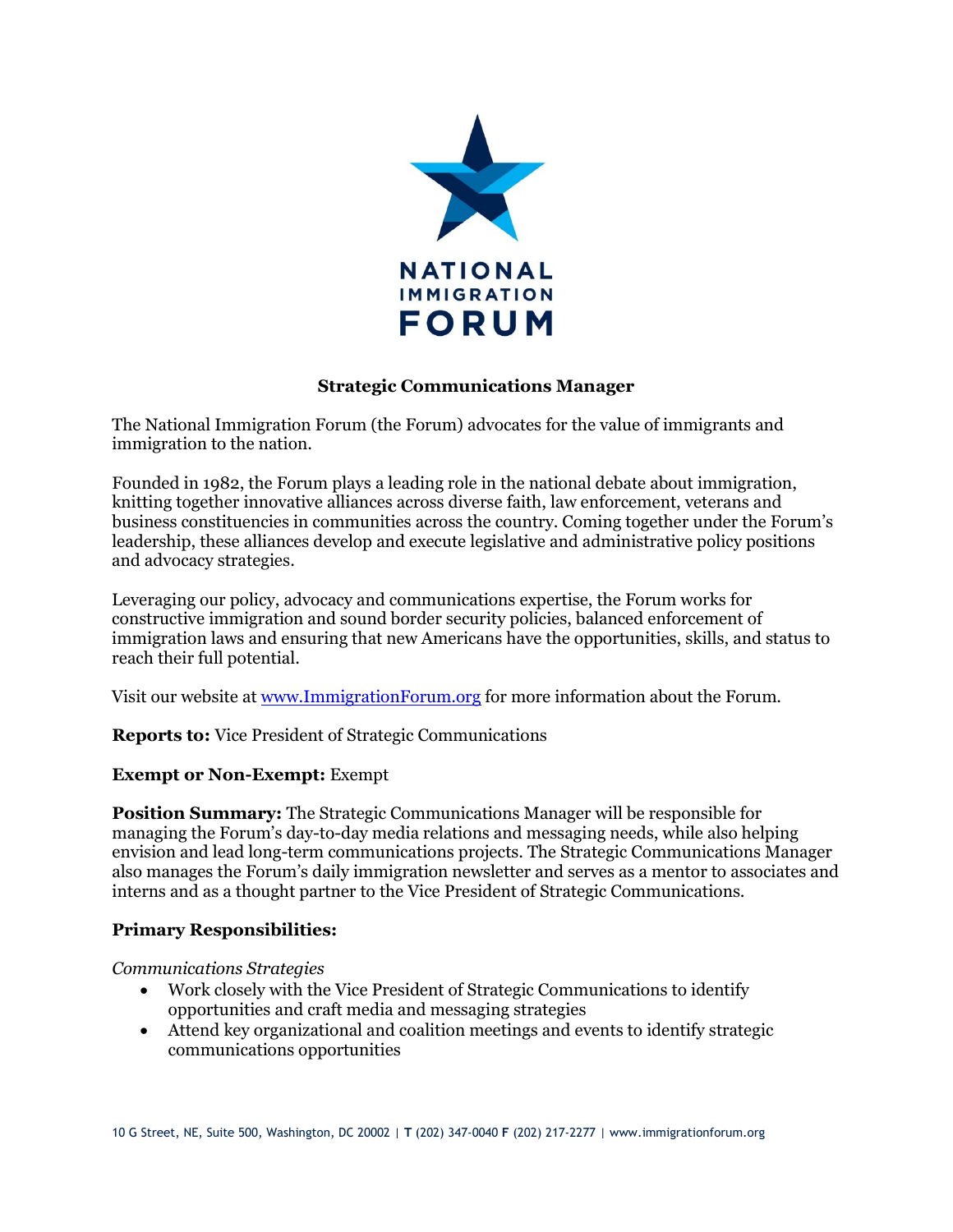- Manage production of our daily newsletter ("The Forum Daily"), including:
	- o Suggesting topics and articles, and reviewing others' suggestions
	- o Editing the newsletter for content, message, tone and style
	- o Helping to strategize how to broaden readership and distribution of the newsletter
- Manage the Forum's rapid response communications needs, including:
	- $\circ$  Identifying when rapid response communications are necessary
	- o Drafting press releases
	- o Drafting topline messaging for our key communicators
	- o Disseminating response materials and messaging to press and stakeholders
- Help develop long-term communications plans around opportunities such as a federal legislative advocacy campaign or current events

#### *Media Relations*

- Help coordinate and execute a proactive media plan nationally and in target markets, including pitching and other outreach to media and fielding requests
- Draft and develop advisories, statements, and media toolkits
- Help organize and execute press events
- Help cultivate and maintain relationships with key national and state reporters, editors, producers, and bookers who cover the U.S. immigration and refugee systems, workforce development, naturalization, and intersectional issues

#### *Messaging*

- Draft messaging, including rapid response messaging, that advances the Forum's mission and resonates with our moderate and conservative audiences and constituencies
- Help support and implement messaging and polling research projects
- Help ensure messaging across the organization aligns with organizational strategies

#### *Other*

- Manage interns, as needed
- Help facilitate collaboration across staff levels within the Forum
- Provide additional capacity and support on administrative and substantive work as assigned

# **Required Experience and Qualifications:**

- A minimum of six years of relevant professional experience with progressive responsibilities; past experience as a manager or supervisor preferred
- Bachelor's degree or similar professional accreditation
- Excellent writing and editing skills in English
- Experience working with the media and cultivating relationships with journalists
- Experience wrangling various internal stakeholders across an organization to secure the necessary input, buy-in, and approvals
- Self-starter with strong organizational skills; detail-oriented; and possess the ability to follow projects through to completion
- Ability to understand and translate the "big picture" vision of the Forum's work; specifically, how discrete tactics and programs relate to a long-term strategy
- Ability to tailor content and messaging for targeted audiences
- Ability to work collaboratively across teams and levels within the organization